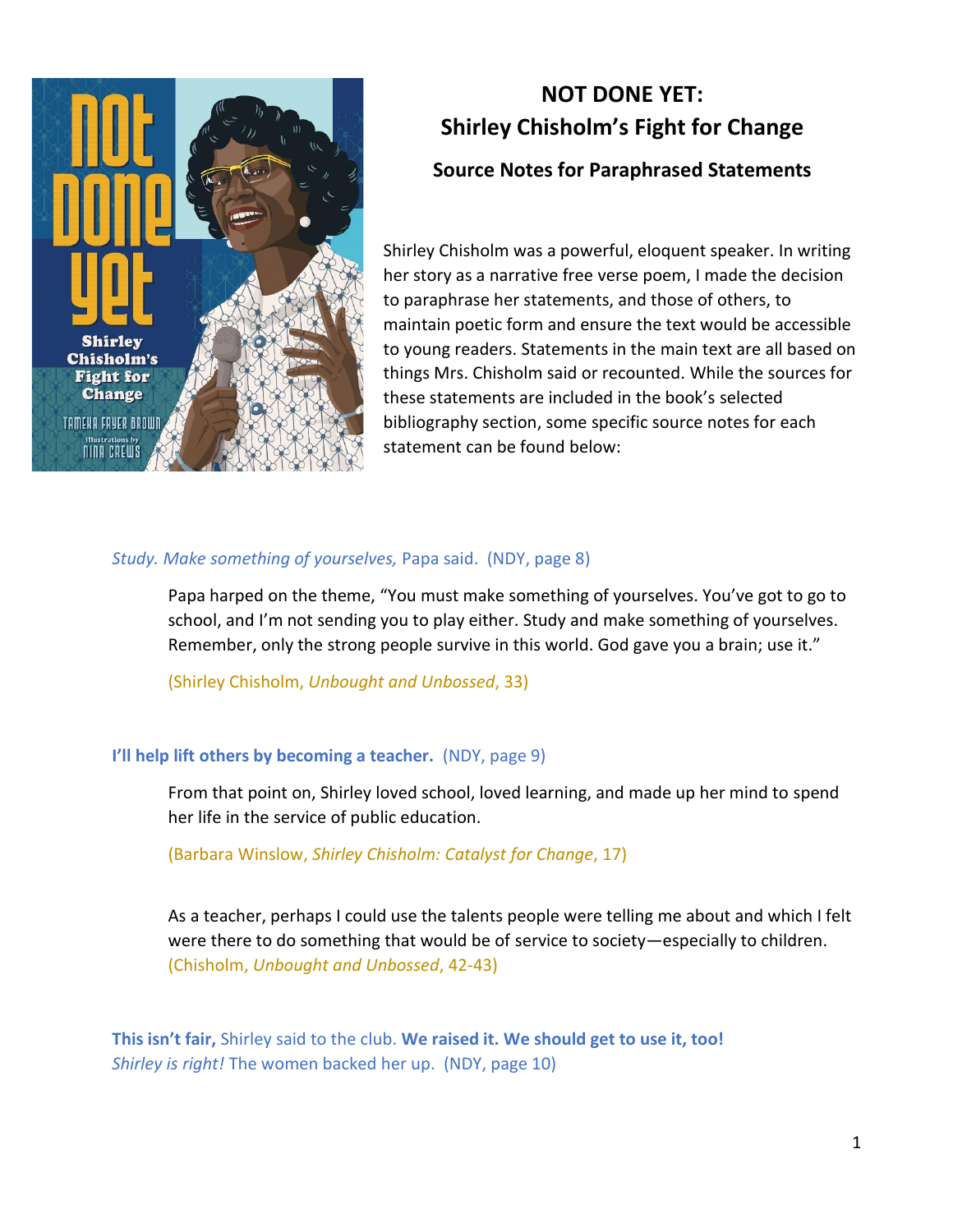"Why should we put up with it?" I asked them. "We bring in the money. Why shouldn't they give us five hundred dollars or a thousand, some definite sum, to do it with? I was angry, and as we talked, some of the women got angry themselves. They brought it up at a club meeting.

…

The chairman rapped the gavel. "This meeting is out of order." A woman in the back said, "It will stay out of order until you start to pay attention to us." So at last, they gave us \$700. The party, as it always did, brought in more than \$8,000."

## (Chisholm, *Unbought and Unbossed*, 50)

Chisholm's first political success was working with the women in the club. In 1944, while still in college, Chisholm had experienced gender exclusion and found herself promoting women's aspirations for political office. But once out of college and out in the world of work and politics, she became even more acutely aware of gender discrimination. She noticed that club leaders were men; the women, mainly wives of club members, were expected to fulfill traditional gender roles—to organize socials, raffles, and other fundraising events. She was put in charge of collecting money for raffle tickets and was so successful that she immediately became a leader of the women's group. What she realized, and pointed out to the other women, was how the men were exploiting their labor by not giving them a proper budget for their work. Unlike the men who had money to carry out their political tasks and responsibilities, the women were expected to beg and borrow money to buy prizes and to pay for the cost of printing raffle books. Finally, the women spoke up at a political meeting, demanding recognition as well as money for their work. Chisholm had earned support from the club's women. This forced the men to treat Chisholm with greater respect.

(Winslow, *Shirley Chisholm: Catalyst for Change*, 30)

## When neighbors told her women should not run for office, she made them all a promise: **Fighting Shirley Chisholm will always fight for you**. (NDY, page 12-13)

I told them calmly that I had been serving the community for a number of years and now I would appreciate an opportunity to serve it on a higher level, in elected office. Many persons, both men and women, I said, felt that I was the person to protect their interests and I would like a chance to run and try to win.

(Chisholm, *Unbought and Unbossed,* 70-71)

"I have guts," she would state proudly, and affirmed that she was determined "to belong to no one but the people."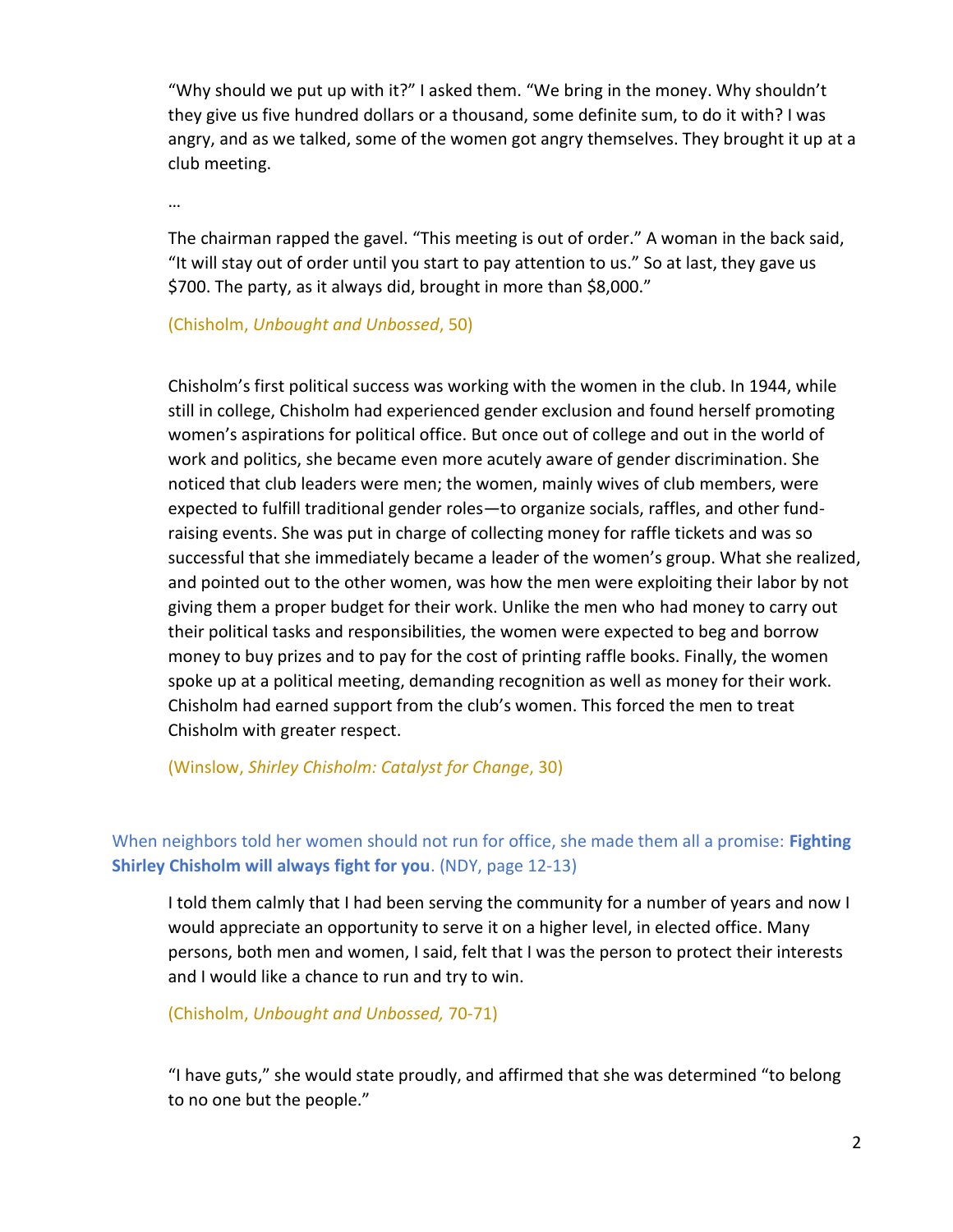Chisholm's tenure in the legislature convinced her that she had the talent, the ability, and the passion to represent her constituents. Although she was not the first black woman to serve in Albany, she believed she was the first to make a meaningful contribution. The men in Bedford-Stuyvesant who had earlier told her to go back to the kitchen had come to respect her. The women of her district were steadfast supporters. Her constituents knew that Chisholm would be their fiercest defender.

(Winslow, *Shirley Chisholm: Catalyst for Change*, 54-55)

# The men in the assembly didn't like her style. *Little lady—you should be more quiet.* (NDY, page 15)

Much of the initial hostility she faced was a reaction to her being such an outspoken black woman—something the clubmen did not appreciate. Steingut, for example, had worked with Chisholm in Brooklyn politics for more than a decade. He observed that although he thought Chisholm was "nice" and "bright," she did not play by his rules. But she had not come to Albany to go along with "the rules of the political game," which she observed were "designed to make it possible for men in power to control the actions of their supporters and stay there." Having spent twenty years in the trenches of Brooklyn club politics, she wanted to shake things up. "If I wasn't a maverick in the political power brokers' books before the Travia-Steingut face-off, I was from then on." This initial confrontation with the party machine seemed to work for her. She established her reputation for being her own person and for having the courage of her independent convictions. The confidence she gained from this first struggle would continue throughout her political career.

## (Winslow, *Shirley Chisholm: Catalyst for Change*, 48 )

Not all the men in the Unity Club shared her family's enthusiasm for her candidacy, and for the first time Chisholm experienced serious opposition from her male political comrades. She had to face down men in her own political club who "had a taste of how I operated," wrote Chisholm. To them she was "a little woman who didn't know how to play the game or when to shut up."

## (Winslow, *Shirley Chisholm: Catalyst for Change*, 43)

If anybody would ask me, "Well what was the greatest thing that stood in your way of trying to really move up politically", I would have to say…men. White men, Black men, Puerto Rican…*men*. They gave me a hard time because they said, "One thing about Shirley Chisholm: She's too darned outspoken. And she's always raising questions. She never keeps quiet."

(National Visionary Leadership Project—YouTube video, "[Men in My Political Career](https://youtu.be/Hubaho0vX2U)")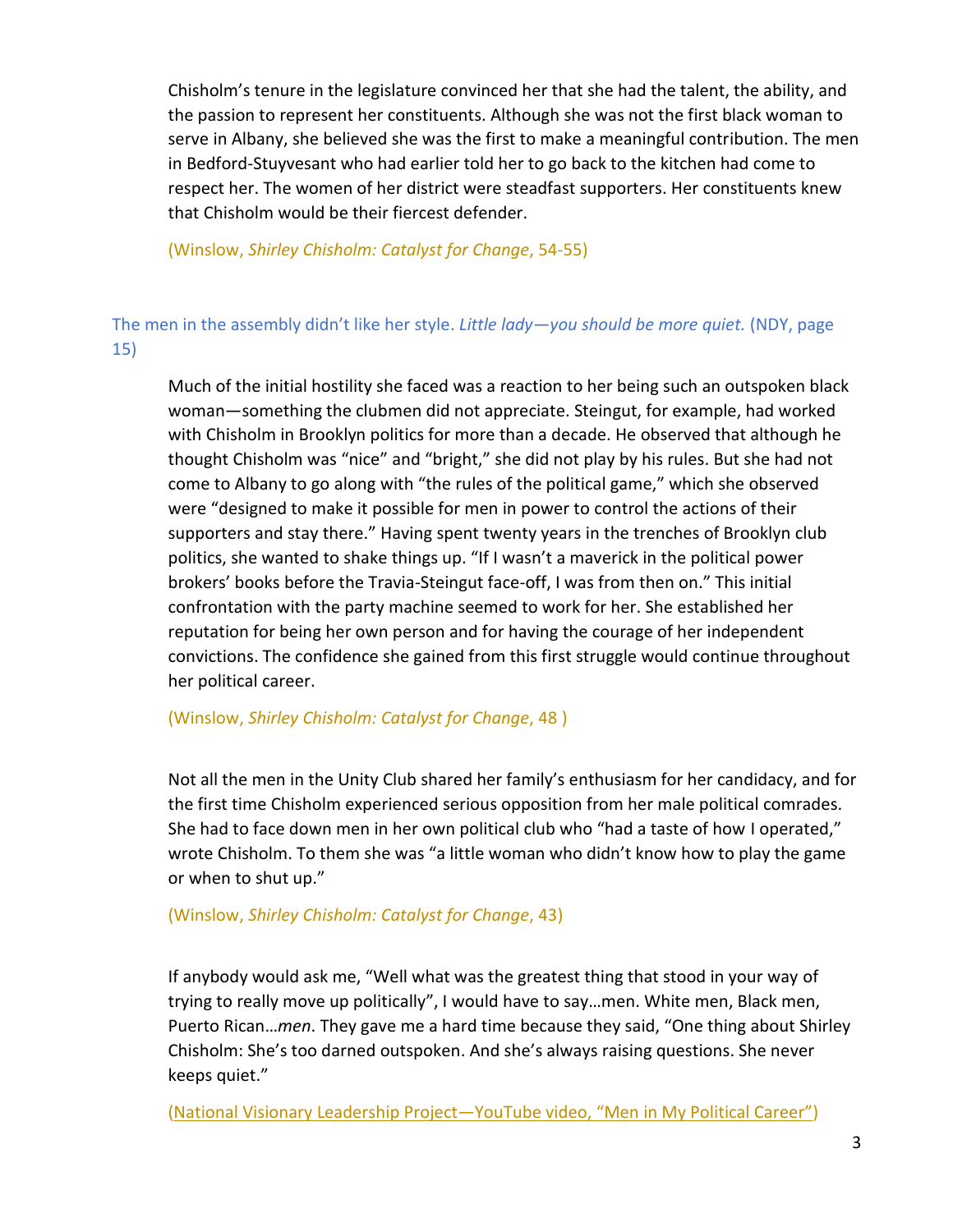#### *A little schoolteacher can't lead us,* they said. *What we need is a big, strong man.* (NDY, page 17)

Farmer's aggressive, masculinist campaign emphasized the gender differences. His literature argued for a "strong man's image." Chisholm might be a nice woman, he would say, but the Twelfth District needs "a man's voice" in Washington.

#### (Winslow, *Shirley Chisholm: Catalyst for Change*, 67)

Television and print media ignored her altogether, another galling aspect of the sexism she endured. An NBC weekend special, The Campaign and the Candidates, reported only on Farmer, without even mentioning Chisholm. Even the liberal alternative weekly Village Voice ignored her campaign. In frustration, she called the local radio and television stations, only to be told that Farmer had a national reputation, he was newsworthy, and his campaign was more colorful. The manager of one station sneered, "Who are you? A little school teacher who happened to go to the Assembly."

(Winslow, *Shirley Chisholm: Catalyst for Change*, 68)

# This made women furious. **Show them with your vote**, Shirley said. They did…and she won! (NDY, page 17)

Despite what seemed like insurmountable obstacles, Mac Holder and Chisholm were confident of victory. Above all, she planned to mobilize the women in the district and turn Farmer's male chauvinist campaign strategy against him. His hyper–Black Nationalist rhetoric offended many women in the community, especially since Farmer had a white wife. "Men always underestimate women," Chisholm wrote. "They underestimated me and they underestimated the women like me." She went into the projects, attended community meetings, and organized her car caravans, which stopped on busy streets, using her gender as her campaign weapon. "I am a woman and you are a woman, and let's show Farmer that woman-power can beat him."

#### (Winslow, *Shirley Chisholm: Catalyst for Change*, 69)

But Mac's important contribution to the campaign was not in organization alone. It came when I found that Farmer and his people were using my sex against me. To the black men—even some of those supposedly supporting me—sensitive about female domination, they were running me down as a bossy female, a would-be matriarch…But that was exactly what wise and wily Mac realized I had going for me. He had studied the voter rolls and found that for each man registered in the district there were 2.5 women…Women are always organizing for something…They run the PTA, they are the backbone of the social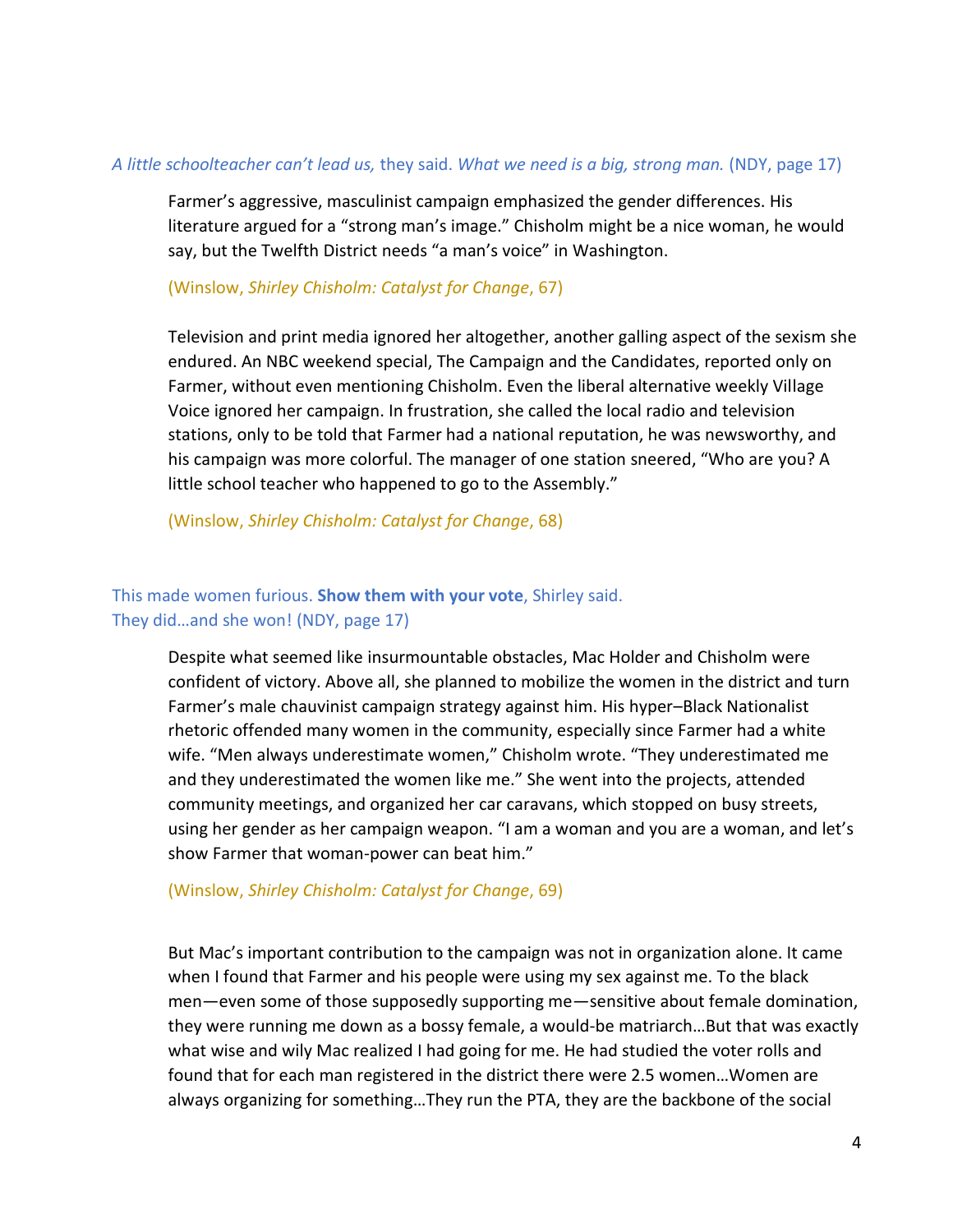groups and civic clubs…So the organization was already there. All I had to do was get its help. I went to the presidents and leaders and asked, "Can you help me?"…It was not my original strategy to organize woman power to elect me; it was forced on me by the time, place, and circumstances. I never meant and never mean to start a war between women and men. It is true that women are second-class citizens just as black people are…I want the time to come when we can be as blind to sex as we are to color. But that time is not here, and when someone tries to use my sex against me, I delight in being able to turn the tables on him, as I did in my congressional campaign…Farmer and I had several public debates. I'm sure that he expected the contrast between his muscular, male assurance and poise and his opponent's little schoolteacher appearance would do him a lot of good. It turned out the other way…I beat him in the November election 2.5 to 1.

(Chisholm, *Unbought and Unbossed*, 91-94)

Shirley championed bold ideas to better the country she loved. But how could she get more people to listen? **I know…I'll run for president.** (NDY, pages 21-22)

> She told these one thousand women, most of them African American, that she "dared" to seek the presidency because "we are tired of tokenism and look-how-far-we've-comism" and that it was imperative for black women "to turn this country around."

(Winslow, *Shirley Chisholm: Catalyst for Change*, 100)

Chisholm's presidential campaign was the high point of her political career. Her intention was to shake up the political system, and she hoped to engage African Americans, women, young people, lesbians and gay men, veterans, the poor, the elderly, Native Americans, Chicanos—the very people who had been marginalized by the political system—in the struggle for a more just society.

…

Her campaign did more than, as she put it, "crack a little more of the ice which in recent years has congealed to nearly immobilize our political system": she dared to pry open the door of privileged white-male-only US presidency. As she wrote in *The Good Fight,* "I ran because somebody had to do it first"—and she was the best person to do it.

(Winslow, *Shirley Chisholm: Catalyst for Change*, 106-107)

**Let us move beyond hate so America works for the neglected, the forgotten, for everyone.** (NDY, page 24)